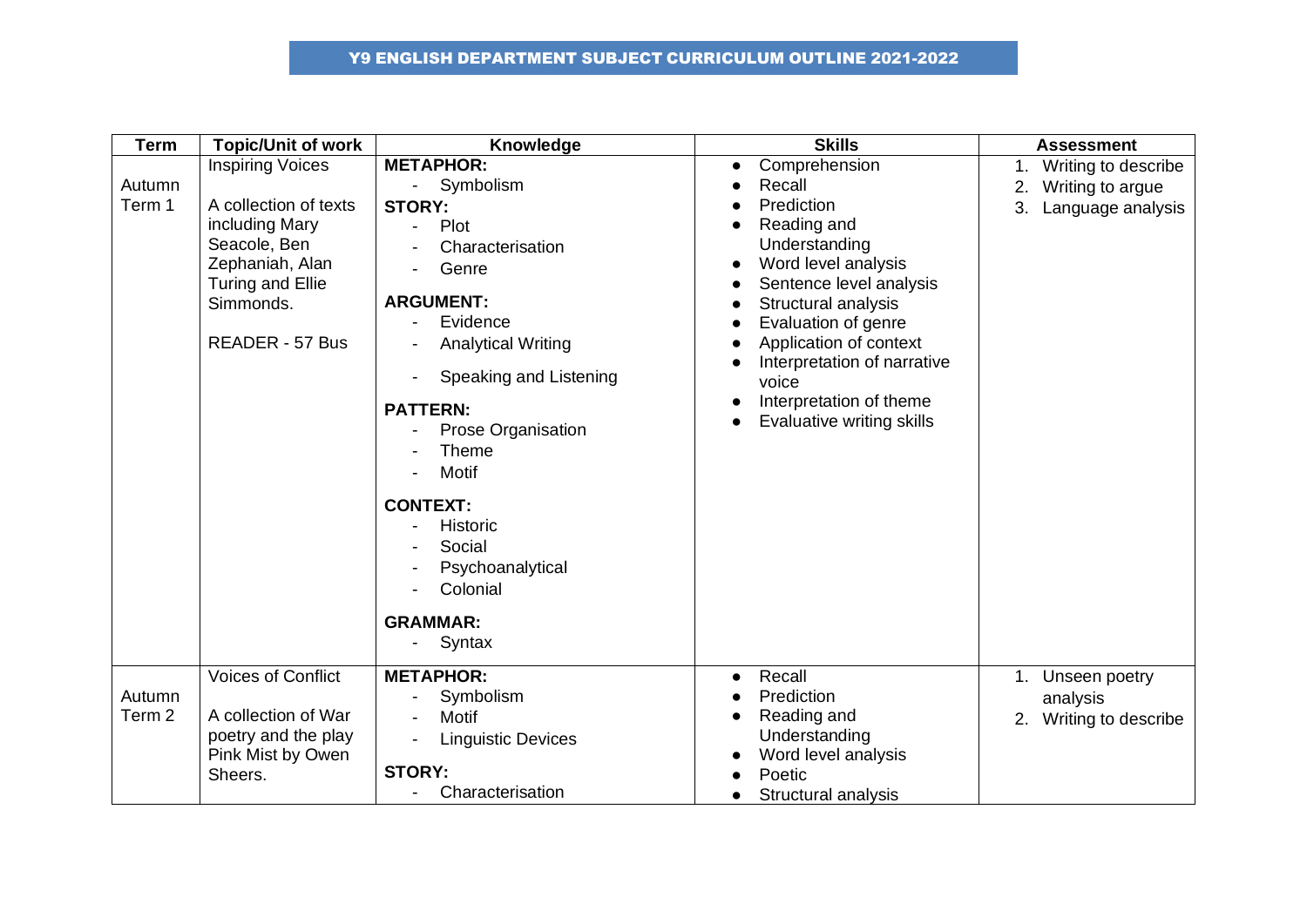|                  |                                                                               | Genre<br>$\overline{\phantom{0}}$<br>Perspectives<br>Voice<br><b>ARGUMENT:</b><br>Evidence<br><b>PATTERN:</b><br><b>Theme</b><br>Motif<br>Lines and Stanzas (Metre,                                                                                           | Interpretation of theme<br>$\bullet$<br>Creative writing skills<br>$\bullet$                                                                                                                        |                                                                                              |
|------------------|-------------------------------------------------------------------------------|---------------------------------------------------------------------------------------------------------------------------------------------------------------------------------------------------------------------------------------------------------------|-----------------------------------------------------------------------------------------------------------------------------------------------------------------------------------------------------|----------------------------------------------------------------------------------------------|
| Spring<br>Term 1 | Individuals and<br>society part 1<br>Tale of Two Cities<br>by Charles Dickens | Rhythm, Rhyme, Caesura,<br>Enjambment, Form)<br><b>CONTEXT:</b><br>Historic<br>Social<br><b>Power and Conflict</b><br><b>METAPHOR:</b><br>Linguistic<br>Literary<br><b>STORY:</b><br>Perspective<br>Voice/ Speech/ Thought<br>Narratology<br><b>ARGUMENT:</b> | Comprehension<br>$\bullet$<br>Recall<br>Prediction<br>Reading and<br>Understanding<br><b>Evaluating arguments</b><br>$\bullet$<br>Structuring an argument<br>Interpretation of meaning<br>$\bullet$ | Paper 2, Q1-Q3<br>1.<br>Extract to whole-<br>2.<br>Character<br>3. Speaking and<br>Listening |
|                  |                                                                               | Analytical writing<br><b>PATTERN:</b><br>Prose<br>Beginnings/ Changes/ Endings                                                                                                                                                                                |                                                                                                                                                                                                     |                                                                                              |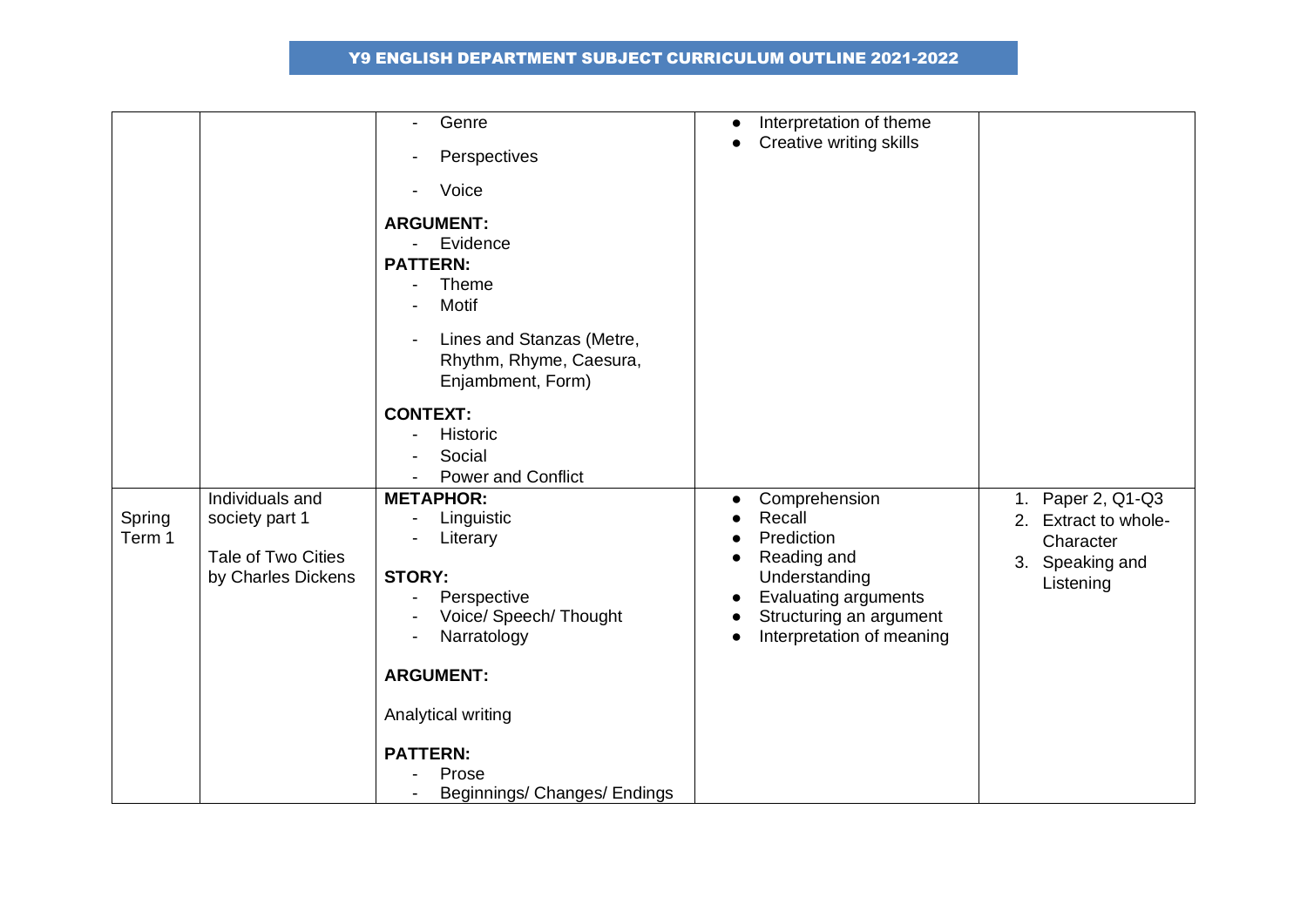|                             |                                                                               | Theme<br>$\blacksquare$                                                                                                                                                                                           |                                                                                                                                                                                                                                     |                                                                                    |
|-----------------------------|-------------------------------------------------------------------------------|-------------------------------------------------------------------------------------------------------------------------------------------------------------------------------------------------------------------|-------------------------------------------------------------------------------------------------------------------------------------------------------------------------------------------------------------------------------------|------------------------------------------------------------------------------------|
|                             |                                                                               | <b>CONTEXT:</b><br>Analysis<br>Argument<br>Literary<br>Historical<br>Social<br>biblical allusions<br>Victorian<br><b>French Revolution</b><br><b>GRAMMAR:</b><br>Syntax<br>Punctuation                            |                                                                                                                                                                                                                                     |                                                                                    |
| Spring<br>Term <sub>2</sub> | Individuals and<br>society part 2<br>Tale of Two Cities<br>by Charles Dickens | <b>METAPHOR:</b><br>Symbolism<br>$\sim$<br>Allegory<br><b>Linguistic Devices</b><br><b>STORY:</b><br>Plot<br>Characterisation<br>Genre<br>Perspectives<br>Voice<br>Sense Making<br>Epistolary<br><b>ARGUMENT:</b> | Comprehension<br>$\bullet$<br>Recall<br>$\bullet$<br>Prediction<br>$\bullet$<br>Reading and<br>$\bullet$<br>Understanding<br>Evaluating arguments<br>$\bullet$<br>Structuring an argument<br>$\bullet$<br>Interpretation of meaning | 1. Paper 1, Q4<br>2. Extract to whole $-$<br>theme<br>3. Speaking and<br>Listening |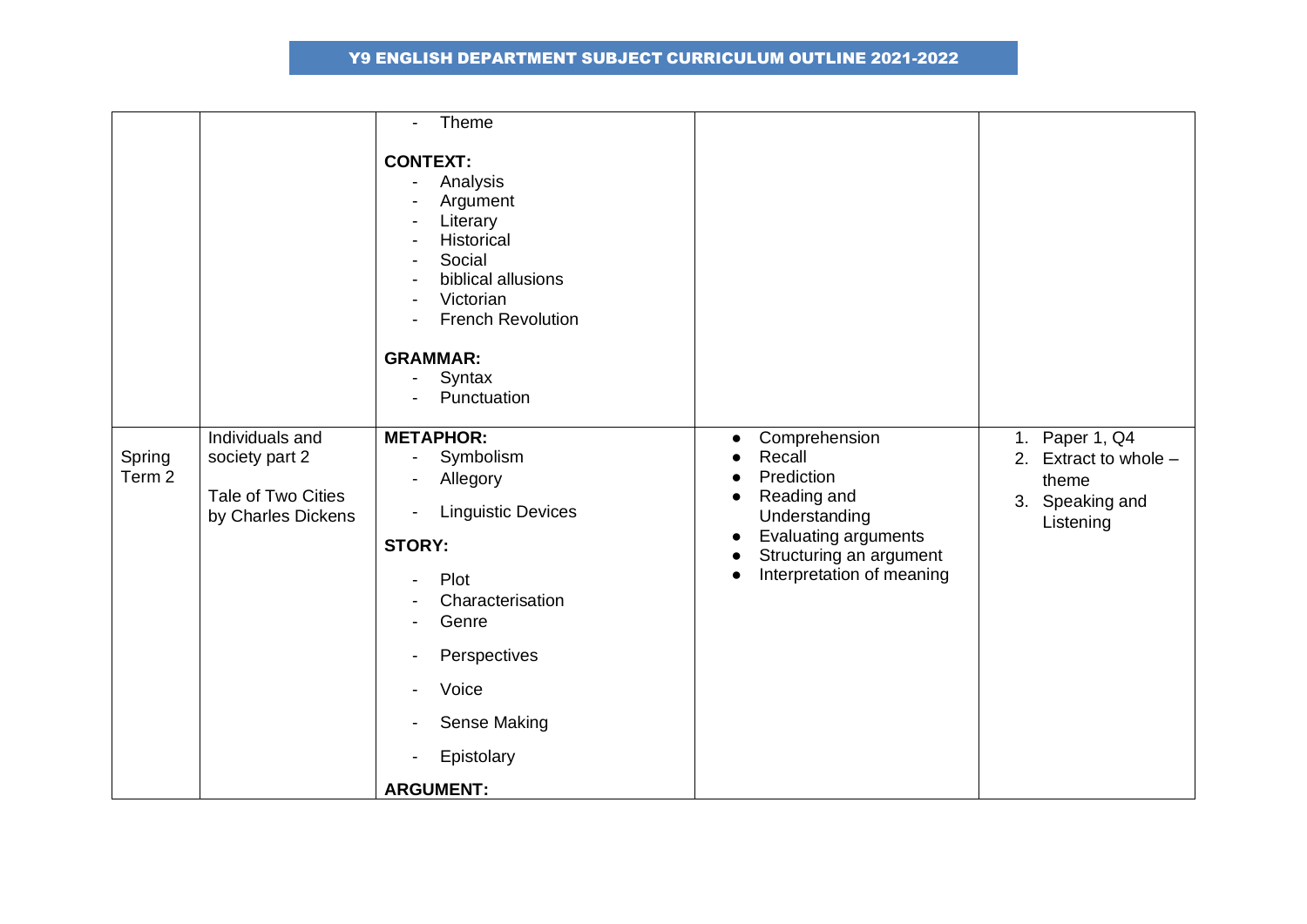|                  |                     | Evidence<br>$\overline{\phantom{a}}$<br><b>Analytical Writing</b><br>Speaking and Listening<br>$\blacksquare$<br>Debate<br>$\overline{\phantom{a}}$<br>Persuasion                                                                |                                                                                                                                                                                                                                                                |                                                                                                                |
|------------------|---------------------|----------------------------------------------------------------------------------------------------------------------------------------------------------------------------------------------------------------------------------|----------------------------------------------------------------------------------------------------------------------------------------------------------------------------------------------------------------------------------------------------------------|----------------------------------------------------------------------------------------------------------------|
|                  |                     | <b>CONTEXT:</b><br>Analysis<br>Argument<br>Literary<br>Historical<br>Social<br>biblical allusions<br>Victorian<br><b>French Revolution</b><br>$\blacksquare$<br><b>GRAMMAR:</b><br>Syntax<br>Punctuation<br>Openings and endings |                                                                                                                                                                                                                                                                |                                                                                                                |
| Summer<br>Term 1 | Tragedy:<br>Macbeth | <b>METAPHOR:</b><br><b>Literary Tropes</b><br>$\overline{\phantom{a}}$<br>Symbolism<br>Moif<br><b>Linguistic and Literary</b><br><b>STORY:</b><br>Plot<br>Theme<br>Genre<br>$\overline{\phantom{a}}$                             | Reading and<br>$\bullet$<br>Understanding<br>Word level analysis<br>$\bullet$<br>Sentence level analysis<br>Structural analysis<br>$\bullet$<br>Pattern analysis<br>Evaluation of genre<br>Interpretation of theme<br>Interpretation of character<br>$\bullet$ | 1. Paper 1, $Q4 -$<br>Evaluation<br>2. Extract to whole $-$<br>Lady Macbeth<br>Speaking and<br>3.<br>Listening |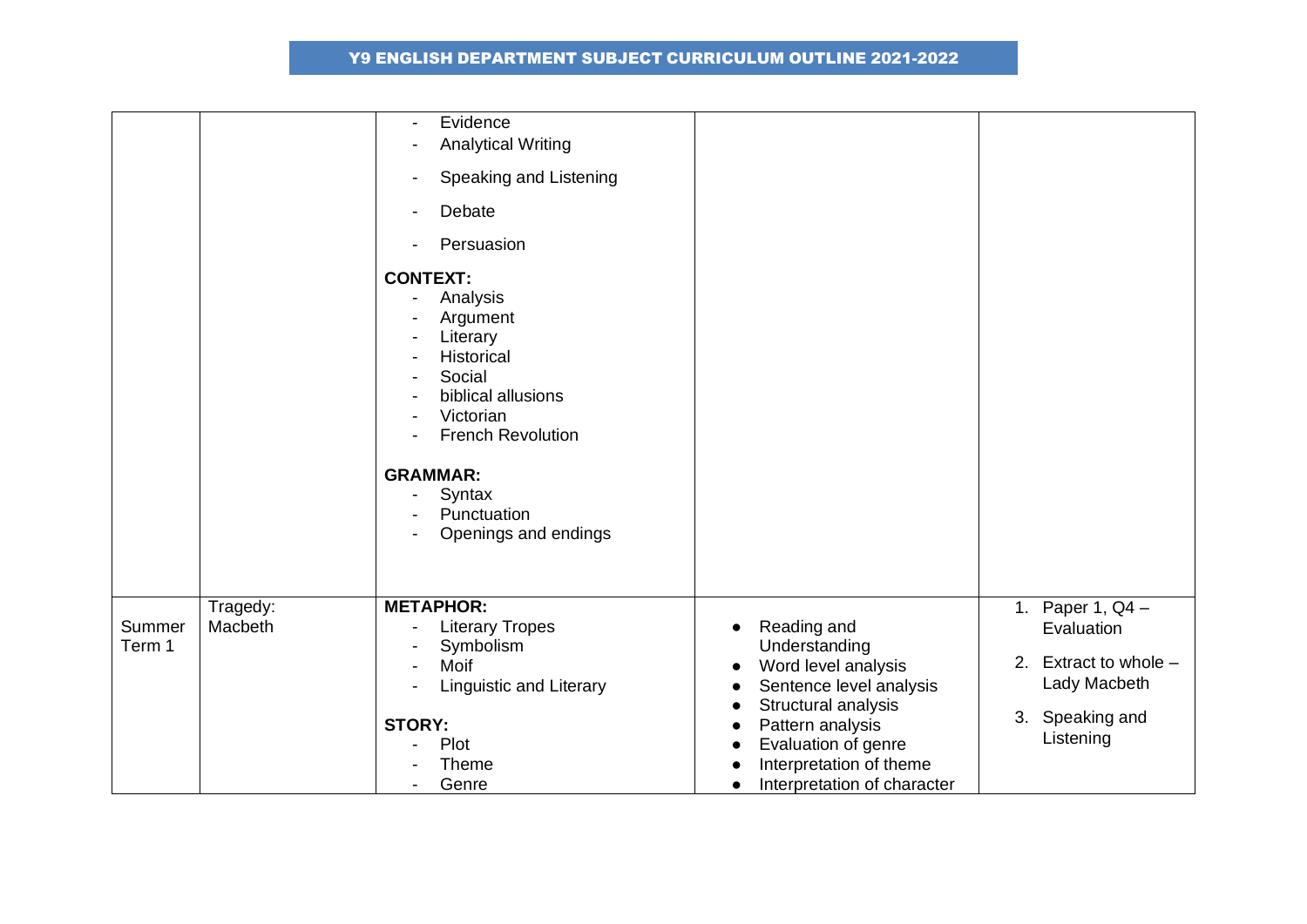|                  |                                                                                         | Characterisation<br>Voice / Speech / Thought<br>Flaw<br>Tragedy<br><b>ARGUMENT:</b><br>Evidence<br><b>Structuring arguments</b><br><b>PATTERN:</b><br>Form<br>Drama<br>Scenes<br><b>Binding time</b><br><b>CONTEXT:</b><br>Historical<br>$\overline{\phantom{a}}$<br>Social<br>Theory<br>Embedding into essays<br><b>Biblical allusions</b> | Application of context<br>$\bullet$<br>Interpretation of voice and<br>perspective<br>Writing about links and<br>patterns<br>Spoken Language<br>Forming an argument                                       |                                                                                           |
|------------------|-----------------------------------------------------------------------------------------|---------------------------------------------------------------------------------------------------------------------------------------------------------------------------------------------------------------------------------------------------------------------------------------------------------------------------------------------|----------------------------------------------------------------------------------------------------------------------------------------------------------------------------------------------------------|-------------------------------------------------------------------------------------------|
| Summer<br>Term 2 | <b>Dystopian Worlds</b><br>A collection of texts<br>from across the<br>Dystopian genre. | <b>METAPHOR:</b><br>figurative language<br>Simile and Personification<br>$\overline{\phantom{0}}$<br><b>STORY:</b><br>Genre<br>-<br>Perspective<br>Characterisation<br>Voice / Speech / Thought<br><b>ARGUMENT:</b><br>Evidence                                                                                                             | Use figurative language<br>Use accurate punctuation<br>Apply varied sentence<br>forms<br>Plan linked ideas and<br>paragraphs<br>Write for specific audiences<br>Write for specific purposes<br>$\bullet$ | Writing to describe<br>4.<br>Writing to describe<br>5.<br>Speaking and<br>6.<br>Listening |